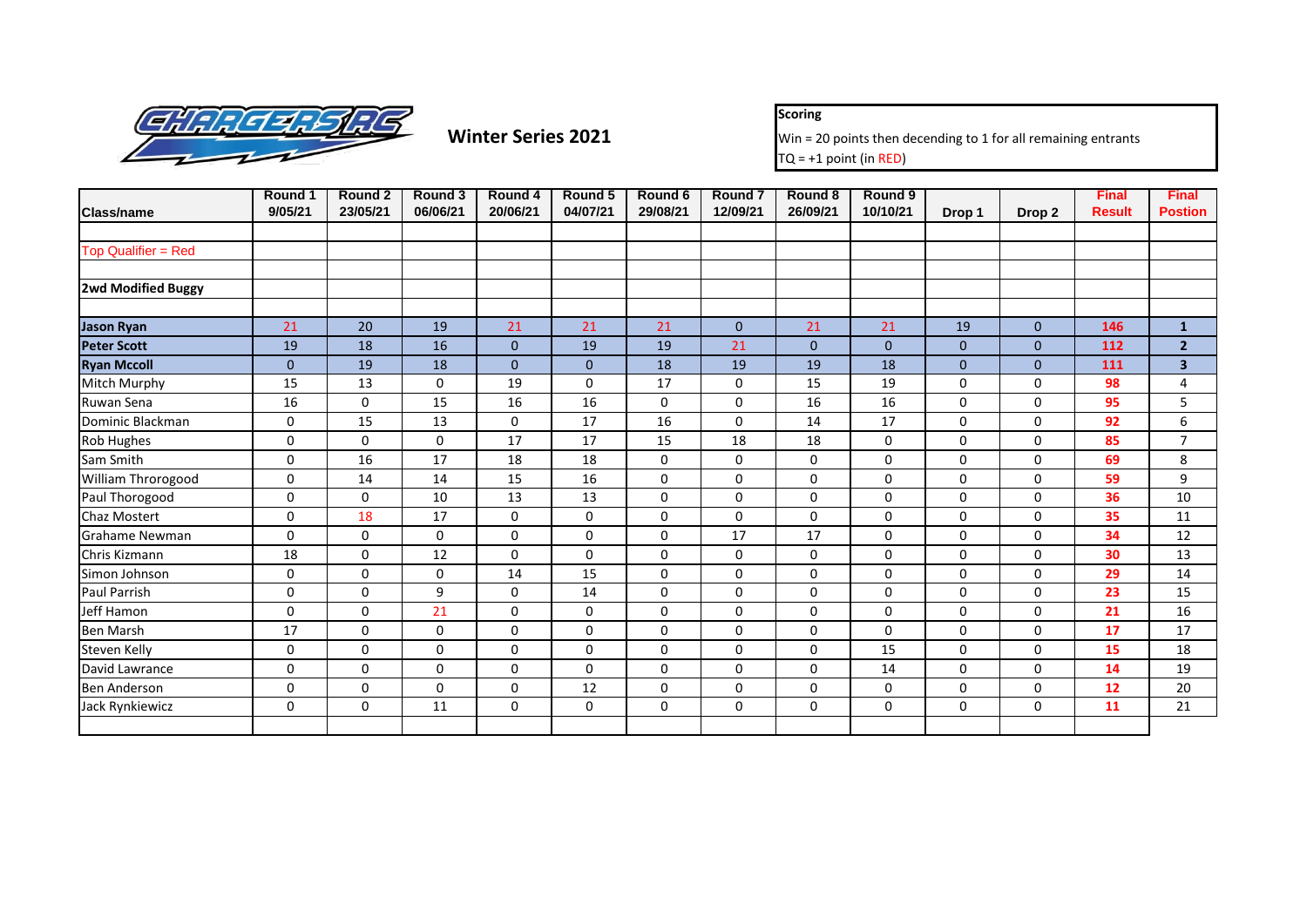|                       | Round 1     | Round 2        | Round 3        | Round 4     | Round 5        | Round 6             | <b>Round 7</b> | Round 8     | Round 9        |                |                   | <b>Final</b>  | <b>Final</b>   |
|-----------------------|-------------|----------------|----------------|-------------|----------------|---------------------|----------------|-------------|----------------|----------------|-------------------|---------------|----------------|
| <b>Class/name</b>     | 9/05/21     | 23/05/21       | 06/06/21       | 20/06/21    | 04/07/21       | 29/08/21            | 12/09/21       | 26/09/21    | 10/10/21       | Drop 1         | Drop <sub>2</sub> | <b>Result</b> | <b>Postion</b> |
|                       |             |                |                |             |                |                     |                |             |                |                |                   |               |                |
| Top Qualifier = Red   |             |                |                |             |                |                     |                |             |                |                |                   |               |                |
| 2wd Stock Buggy       |             |                |                |             |                |                     |                |             |                |                |                   |               |                |
|                       |             |                |                |             |                |                     |                |             |                |                |                   |               |                |
| <b>Rob Maycock</b>    | 21          | 19             | 18             | 21          | 21             | 19                  | 19             | 20          | 21             | 18             | 19                | 142           | $\mathbf{1}$   |
| <b>Keith Mackrill</b> | 17          | 19             | 20             | 19          | 18             | 18                  | 18             | 20          | 19             | 17             | 18                | 133           | 2 <sup>1</sup> |
| <b>Jordan Cosic</b>   | 14          | 17             | $\mathbf{9}$   | 18          | 13             | 17                  | 12             | 17          | 18             | $\overline{9}$ | 12                | 114           | 3 <sup>1</sup> |
| Jenson Spencer        | 15          | 16             | 16             | 15          | 15             | 13                  | 14             | 16          | 14             | 13             | 14                | 107           | 4              |
| John Perkins          | 16          | 15             | 17             | 17          | 14             | 14                  | $\Omega$       | 0           | 0              | 0              | $\mathbf 0$       | 93            | 5              |
| <b>Terry Norman</b>   | 18          | 20             | $\mathbf 0$    | $\mathbf 0$ | 17             | $\mathbf 0$         | 13             | $\mathbf 0$ | 15             | 0              | 0                 | 83            | 6              |
| <b>Mark Stevens</b>   | 10          | $\overline{7}$ | 4              | 11          | 6              | 11                  | 9              | 13          | 11             | 0              | 0                 | 82            | $\overline{7}$ |
| Leonard Lai           | 19          | 0              | 14             | 16          | 19             | 0                   | 0              | 0           | 0              | 0              | 0                 | 68            | 8              |
| Lachlan Pearson       | 0           | 11             | 12             | $\pmb{0}$   | 11             | 0                   | 15             | 0           | 16             | 0              | 0                 | 65            | 9              |
| Chris Schoenfisch     | $\mathbf 0$ | $\mathbf 0$    | $\Omega$       | 9           | $\mathbf 0$    | 12                  | 10             | 14          | 12             | $\mathbf 0$    | 0                 | 57            | 10             |
| Mal Pearson           | 0           | 12             | 13             | $\mathbf 0$ | 16             | 0                   | 11             | 0           | 0              | 0              | 0                 | 52            | $11\,$         |
| Paul Parrish          | 9           | 8              | $\mathbf{1}$   | 6           | 3              | $\overline{4}$      | 8              | 9           | $\overline{4}$ | $\mathbf 0$    | 0                 | 52            | 12             |
| Mike Frisby           | 8           | 6              | $\overline{2}$ | 8           | $\overline{2}$ | 0                   | 3              | 10          | 6              | 0              | $\overline{2}$    | 43            | 13             |
| Steven Kelly          | $\mathbf 0$ | 0              | 15             | $\mathbf 0$ | 12             | $\mathbf 0$         | 16             | $\mathbf 0$ | 0              | 0              | 0                 | 43            | 14             |
| Christopher Sturdy    | 0           | 0              | $\mathbf 0$    | $\Omega$    | 0              | 21                  | 21             | $\mathbf 0$ | 0              | 0              | $\mathbf 0$       | 42            | 15             |
| Shaun Turner          | 0           | $\Omega$       | 6              | 10          | 5              | 8                   | 0              | $\mathbf 0$ | 13             | 0              | $\Omega$          | 42            | 16             |
| Peter Scott           | $\mathbf 0$ | $\mathbf 0$    | $\mathbf 0$    | $\mathbf 0$ | $\Omega$       | $\mathsf{O}\xspace$ | $\mathbf 0$    | 18          | 17             | 0              | $\mathbf 0$       | 35            | 17             |
| Mitch Murphy          | $\mathbf 0$ | $\mathbf 0$    | 10             | 14          | 10             | $\mathbf 0$         | 0              | 0           | 0              | $\mathbf 0$    | $\mathbf 0$       | 34            | 18             |
| Harry Lawrence        | 0           | 0              | 0              | 0           | 0              | 16                  | 17             | $\pmb{0}$   | 0              | 0              | $\mathbf 0$       | 33            | 19             |
| David Lawrence        | 0           | 14             | $\mathbf 0$    | $\mathbf 0$ | $\overline{7}$ | 10                  | 0              | 0           | 0              | 0              | 0                 | 31            | 20             |
| <b>Matthew Neate</b>  | 12          | 13             | 3              | 0           | 0              | 0                   | 0              | 0           | 0              | 0              | 0                 | 28            | 21             |
| Leo Stekewicz         | 0           | $\overline{4}$ | 0              | 5           | $\mathbf{1}$   | 5                   | 4              | 0           | 8              | 0              | 0                 | 27            | 22             |
| Roy Scott             | 0           | $\mathbf 0$    | 5              | 13          | 8              | 0                   | 0              | 0           | 0              | 0              | 0                 | 26            | 23             |
|                       |             |                |                |             |                |                     |                |             |                |                |                   |               |                |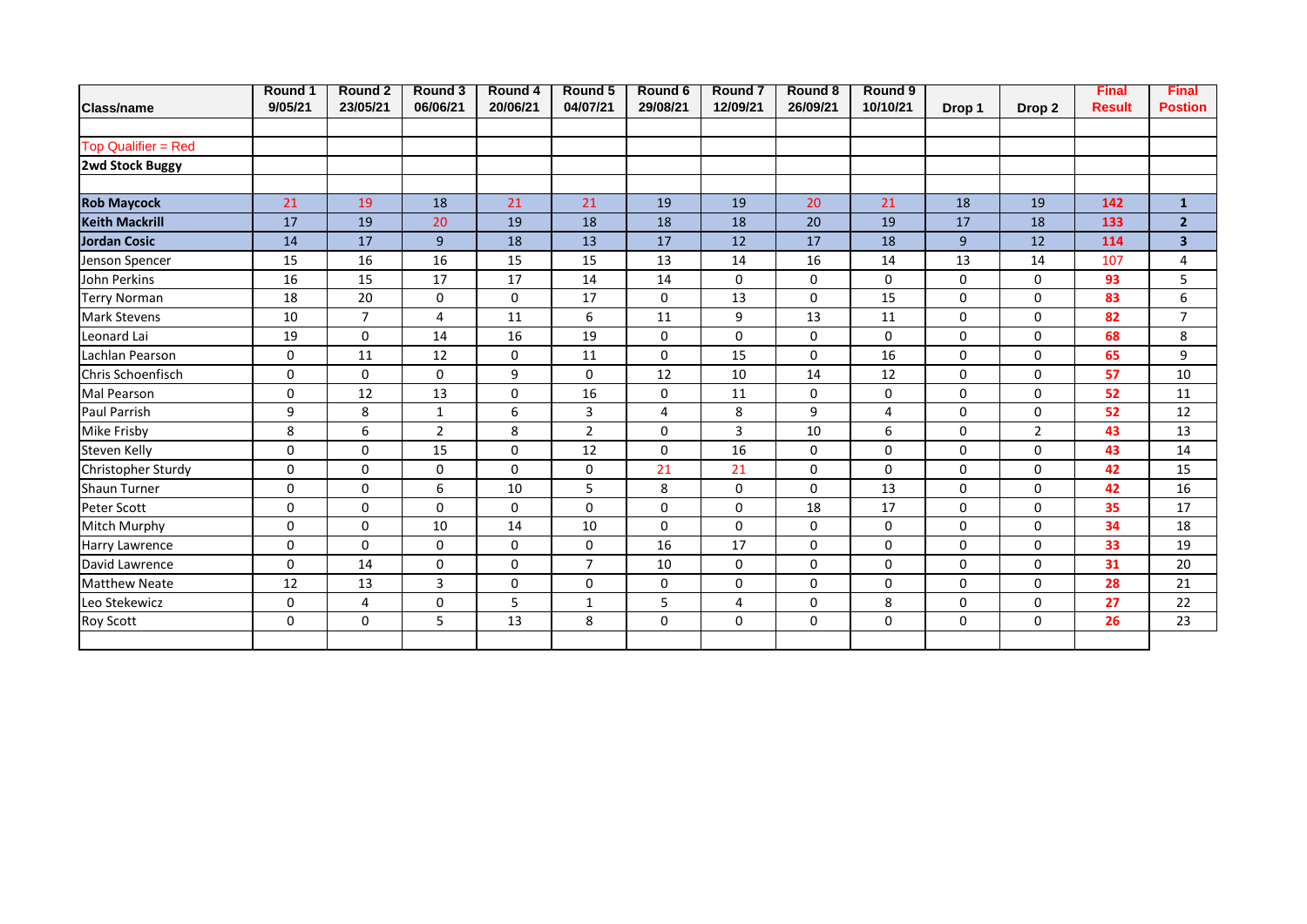|                            | Round 1        | Round 2        | Round 3        | Round 4        | Round 5     | Round 6        | <b>Round 7</b> | Round 8        | Round 9        |             |                   | <b>Final</b>   | <b>Final</b>   |
|----------------------------|----------------|----------------|----------------|----------------|-------------|----------------|----------------|----------------|----------------|-------------|-------------------|----------------|----------------|
| <b>Class/name</b>          | 9/05/21        | 23/05/21       | 06/06/21       | 20/06/21       | 04/07/21    | 29/08/21       | 12/09/21       | 26/09/21       | 10/10/21       | Drop 1      | Drop <sub>2</sub> | <b>Result</b>  | <b>Postion</b> |
|                            |                |                |                |                |             |                |                |                |                |             |                   |                |                |
| <b>Top Qualifier = Red</b> |                |                |                |                |             |                |                |                |                |             |                   |                |                |
| 2wd Stock Buggy - cont'    |                |                |                |                |             |                |                |                |                |             |                   |                |                |
|                            |                |                |                |                |             |                |                |                |                |             |                   |                |                |
| Nathan Sowter              | $\mathbf 0$    | 10             | $\mathbf 0$    | 0              | $\mathbf 0$ | 15             | 0              | 0              | 0              | 0           | 0                 | 25             | 24             |
| <b>Grant Soerono</b>       | $\mathbf 0$    | $\Omega$       | $\Omega$       | $\mathbf 0$    | $\Omega$    | $\mathsf 0$    | 0              | 15             | 10             | 0           | $\Omega$          | 25             | 25             |
| Dan Lewis                  | 0              | $\mathbf 0$    | $\mathbf 0$    | $\overline{7}$ | $\mathbf 0$ | $\overline{7}$ | $\overline{7}$ | 0              | $\overline{2}$ | $\mathbf 0$ | 0                 | 23             | 26             |
| <b>Gopal Pavlich</b>       | 0              | $\Omega$       | $\mathbf 0$    | 12             | 0           | 9              | 0              | $\pmb{0}$      | 0              | 0           | $\Omega$          | 21             | 27             |
| Simon Hodgins              | 0              | 0              | $\mathbf{1}$   | 0              | 0           | 6              | 5              | 0              | 9              | 0           | 0                 | 21             | 28             |
| Jeff Hamon                 | 0              | $\mathbf 0$    | 20             | 0              | $\mathbf 0$ | $\mathsf 0$    | 0              | 0              | 0              | $\mathbf 0$ | 0                 | 20             | 29             |
| Ricko Ferriman             | 0              | 3              | $\mathbf{1}$   | $\pmb{0}$      | $\mathbf 0$ | 0              | $\mathbf{1}$   | 8              | $\overline{7}$ | 0           | 0                 | 20             | 30             |
| <b>Robert Sinnot</b>       | $\mathbf 0$    | $\Omega$       | 0              | 0              | 0           | 0              | 6              | 12             | 0              | 0           | 0                 | 18             | 31             |
| Daniel Austin              | 11             | $\Omega$       | $\overline{7}$ | 0              | $\Omega$    | 0              | 0              | 0              | 0              | 0           | $\Omega$          | 18             | 32             |
| Dimitri Roumeliotis        | 0              | $\mathbf 0$    | 0              | $\mathbf 0$    | 0           | 0              | $\overline{2}$ | 11             | 3              | 0           | $\mathbf 0$       | 16             | 33             |
| Jonathan Huntley           | 0              | 5              | 1              | $\overline{4}$ | 4           | $\mathbf 0$    | 0              | $\mathsf{o}$   | 0              | 0           | $\mathbf 0$       | 14             | 34             |
| Kurt Bell                  | 13             | 0              | 0              | 0              | $\mathbf 0$ | 0              | 0              | 0              | 0              | 0           | $\mathbf 0$       | 13             | 35             |
| Jeffery Edwards            | 0              | $\overline{2}$ | $\mathbf 0$    | $\overline{2}$ | $\mathbf 0$ | $\overline{2}$ | 0              | 6              | 0              | $\mathbf 0$ | $\mathbf 0$       | 12             | 36             |
| <b>Richard Chun</b>        | 0              | 0              | 11             | $\pmb{0}$      | $\mathbf 0$ | 0              | 0              | 0              | 0              | 0           | 0                 | 11             | 37             |
| John Knook                 | $\mathbf 0$    | 0              | 1              | $\mathbf{1}$   | $\mathbf 0$ | 3              | 0              | 0              | 5              | 0           | 0                 | 10             | 38             |
| Troy Jackson               | 0              | $\Omega$       | $\Omega$       | 0              | 9           | 0              | 0              | 0              | 0              | 0           | $\Omega$          | 9              | 39             |
| Geordie Ross-Conley        | $\mathbf 0$    | 9              | 0              | 0              | 0           | 0              | 0              | 0              | 0              | 0           | $\mathbf 0$       | 9              | 40             |
| <b>Travis Condon</b>       | 0              | $\Omega$       | 8              | $\mathbf 0$    | 0           | 0              | 0              | $\pmb{0}$      | 0              | $\mathbf 0$ | $\mathbf 0$       | 8              | 41             |
| Jason Coward               | $\overline{7}$ | $\Omega$       | 0              | $\mathbf 0$    | $\mathbf 0$ | 0              | 0              | 0              | 0              | 0           | $\mathbf 0$       | $\overline{7}$ | 42             |
| Matt Sutcliffe             | 0              | 0              | $\mathbf 0$    | $\mathbf 0$    | $\mathbf 0$ | $\mathbf 0$    | 0              | $\overline{7}$ | 0              | $\mathbf 0$ | 0                 | $\overline{7}$ | 43             |
| John Paul Bates            | 6              | $\mathbf 0$    | $\pmb{0}$      | $\pmb{0}$      | $\mathbf 0$ | 0              | 0              | 0              | 0              | 0           | 0                 | 6              | 44             |
| Mitchell Cooper            | $\mathbf 0$    | 0              | $\mathbf 0$    | 3              | $\mathbf 0$ | 0              | 0              | 0              | 0              | 0           | 0                 | 3              | 45             |
| <b>Troy Livermore</b>      | 0              | $\Omega$       | $\Omega$       | $\Omega$       | $\Omega$    | $\mathbf 0$    | $\Omega$       | $\mathbf 0$    | 0              | 0           | $\Omega$          | $\mathbf{0}$   | 46             |
|                            |                |                |                |                |             |                |                |                |                |             |                   |                |                |
|                            |                |                |                |                |             |                |                |                |                |             |                   |                |                |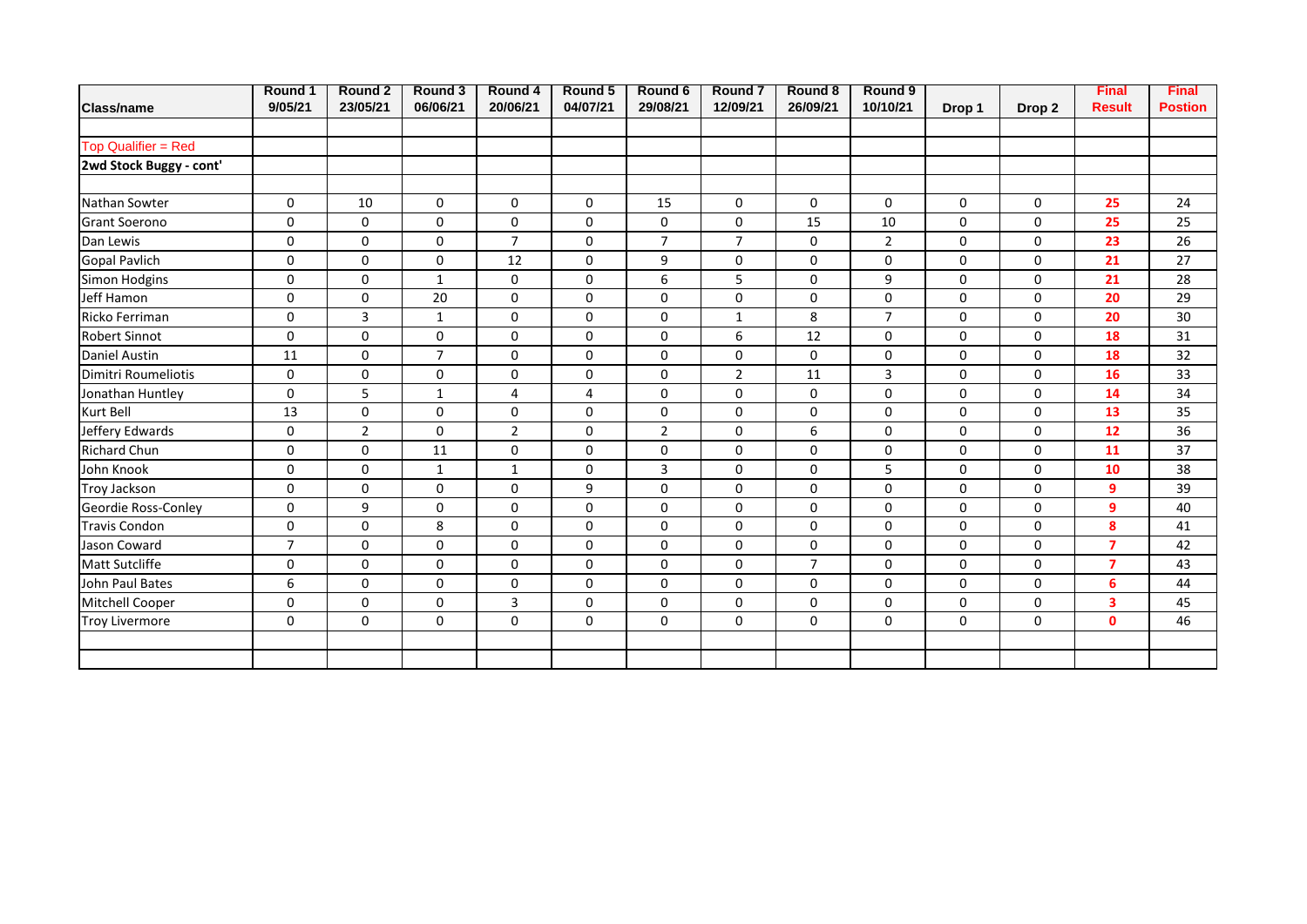| <b>Class/name</b>          | Round 1<br>9/05/21 | Round 2<br>23/05/21 | Round 3<br>06/06/21 | Round 4<br>20/06/21 | Round 5<br>04/07/21 | Round 6<br>29/08/21 | <b>Round 7</b><br>12/09/21 | Round 8<br>26/09/21 | Round 9<br>10/10/21 | Drop 1         | Drop 2         | <b>Final</b><br><b>Result</b> | <b>Final</b><br><b>Postion</b> |
|----------------------------|--------------------|---------------------|---------------------|---------------------|---------------------|---------------------|----------------------------|---------------------|---------------------|----------------|----------------|-------------------------------|--------------------------------|
|                            |                    |                     |                     |                     |                     |                     |                            |                     |                     |                |                |                               |                                |
| <b>Top Qualifier = Red</b> |                    |                     |                     |                     |                     |                     |                            |                     |                     |                |                |                               |                                |
| <b>4wd Modified Buggy</b>  |                    |                     |                     |                     |                     |                     |                            |                     |                     |                |                |                               |                                |
|                            |                    |                     |                     |                     |                     |                     |                            |                     |                     |                |                |                               |                                |
| <b>Rob Hughes</b>          | 16                 | 18                  | 21                  | 19                  | 18                  | 13                  | 18                         | 20                  | 21                  | 13             | 16             | 135                           | $\mathbf{1}$                   |
| <b>Mark Fichou</b>         | 17                 | $\overline{0}$      | 19                  | $\mathbf{0}$        | 19                  | 18                  | 20                         | 18                  | 19                  | $\overline{0}$ | $\overline{0}$ | 130                           | $\overline{2}$                 |
| <b>Dominic Blackman</b>    | $\mathbf{0}$       | 17                  | 15                  | 15                  | 15                  | 17                  | $\mathbf{0}$               | 16                  | 15                  | $\overline{0}$ | $\overline{0}$ | 110                           | $\overline{\mathbf{3}}$        |
| Ruwan Sena                 | 18                 | 0                   | 18                  | 19                  | $\mathbf 0$         | $\mathsf 0$         | $\mathbf 0$                | 17                  | 17                  | $\Omega$       | $\Omega$       | 89                            | 4                              |
| John Perkins               | $\mathbf 0$        | $\mathbf 0$         | 0                   | 20                  | 21                  | 21                  | 0                          | 20                  | 0                   | $\Omega$       | 0              | 82                            | 5                              |
| Sam Smith                  | $\Omega$           | 19                  | 16                  | 16                  | 17                  | $\mathbf 0$         | $\Omega$                   | $\mathbf 0$         | 0                   | $\Omega$       | $\Omega$       | 68                            | 6                              |
| John Paul Bates            | 0                  | $\mathbf 0$         | 14                  | 15                  | $\mathbf 0$         | 0                   | 15                         | $\mathbf 0$         | 13                  | 0              | 0              | 57                            | $\overline{7}$                 |
| Graeme Hughan              | $\mathbf 0$        | $\mathbf 0$         | 17                  | 16                  | 16                  | 0                   | $\mathbf 0$                | 0                   | 0                   | 0              | 0              | 49                            | 8                              |
| Andre Roeland              | 0                  | $\Omega$            | $\mathbf 0$         | $\mathbf 0$         | $\mathbf 0$         | 16                  | 16                         | $\mathsf{o}$        | 16                  | $\Omega$       | 0              | 48                            | 9                              |
| William Thorogood          | 0                  | 16                  | 13                  | 17                  | $\mathbf 0$         | $\mathbf 0$         | $\mathbf 0$                | $\mathbf 0$         | 0                   | $\Omega$       | 0              | 46                            | 10                             |
| Paul Parrish               | $\mathbf{0}$       | $\Omega$            | $\Omega$            | 14                  | $\mathbf 0$         | 15                  | 13                         | $\mathbf 0$         | 0                   | 0              | $\Omega$       | 42                            | 11                             |
| Lino Nicholson             | 14                 | $\mathbf 0$         | $\mathbf 0$         | $\mathbf 0$         | $\mathbf 0$         | 0                   | $\mathbf 0$                | 15                  | 0                   | $\Omega$       | 0              | 29                            | 12                             |
| Don Don                    | 13                 | $\Omega$            | 0                   | $\mathbf 0$         | $\mathbf 0$         | $\mathsf 0$         | 14                         | 0                   | 0                   | $\Omega$       | $\Omega$       | 27                            | 13                             |
| Jonathan Huntley           | 0                  | $\mathbf 0$         | $\mathbf 0$         | $\pmb{0}$           | $\mathbf 0$         | $\mathsf 0$         | 0                          | 14                  | 12                  | 0              | 0              | 26                            | 14                             |
| Jenny Parkhill             | 11                 | $\mathbf 0$         | $\mathbf 0$         | $\mathbf 0$         | $\mathbf 0$         | 14                  | $\mathbf 0$                | 0                   | 0                   | $\Omega$       | 0              | 25                            | 15                             |
| Jayden Hocking             | 21                 | $\Omega$            | 0                   | $\mathbf 0$         | $\mathbf 0$         | $\mathbf 0$         | 0                          | $\mathbf 0$         | 0                   | $\Omega$       | 0              | 21                            | 16                             |
| Chaz Mostert               | 0                  | 21                  | 0                   | 0                   | $\mathbf 0$         | $\mathsf 0$         | 0                          | $\mathbf 0$         | 0                   | $\Omega$       | 0              | 21                            | 17                             |
| Tony Watson                | $\mathbf 0$        | $\mathbf 0$         | $\mathbf 0$         | $\mathbf 0$         | $\mathbf 0$         | $\pmb{0}$           | 20                         | $\mathsf{O}\xspace$ | 0                   | 0              | 0              | 20                            | 18                             |
| Luke Christie              | 19                 | $\Omega$            | $\Omega$            | $\mathbf 0$         | $\mathbf 0$         | 0                   | $\mathbf 0$                | 0                   | 0                   | 0              | 0              | 19                            | 19                             |
| Mitch Murphy               | 0                  | $\Omega$            | $\Omega$            | $\mathbf 0$         | $\mathbf 0$         | 19                  | 0                          | $\mathbf 0$         | 0                   | $\Omega$       | 0              | 19                            | 20                             |
| <b>Roy Scott</b>           | $\mathbf 0$        | $\mathbf 0$         | $\Omega$            | 0                   | $\Omega$            | 0                   | $\mathbf 0$                | 0                   | 18                  | $\Omega$       | 0              | 18                            | 21                             |
| Roy Scott                  | 0                  | 0                   | 0                   | $\mathbf 0$         | 0                   | 0                   | 17                         | 0                   | 0                   | 0              | 0              | 17                            | 22                             |
| <b>Ben Marsh</b>           | 15                 | $\mathbf 0$         | $\mathbf 0$         | $\pmb{0}$           | $\mathsf 0$         | $\mathsf 0$         | 0                          | 0                   | 0                   | 0              | 0              | 15                            | 23                             |
| <b>Andrew Carding</b>      | 0                  | $\Omega$            | $\Omega$            | 0                   | $\mathbf 0$         | $\mathbf 0$         | $\mathbf 0$                | $\mathbf 0$         | 14                  | $\Omega$       | $\Omega$       | 14                            | 24                             |
| <b>Steven Corrs</b>        | 0                  | $\mathbf 0$         | $\mathbf 0$         | $\mathbf 0$         | $\mathbf 0$         | $\mathsf 0$         | 0                          | 13                  | 0                   | 0              | 0              | 13                            | 25                             |
| Nikki McCall               | 12                 | $\mathbf 0$         | 0                   | 0                   | $\mathbf 0$         | $\mathbf 0$         | 0                          | $\mathbf 0$         | 0                   | 0              | 0              | 12                            | 26                             |
|                            |                    |                     |                     |                     |                     |                     |                            |                     |                     |                |                |                               |                                |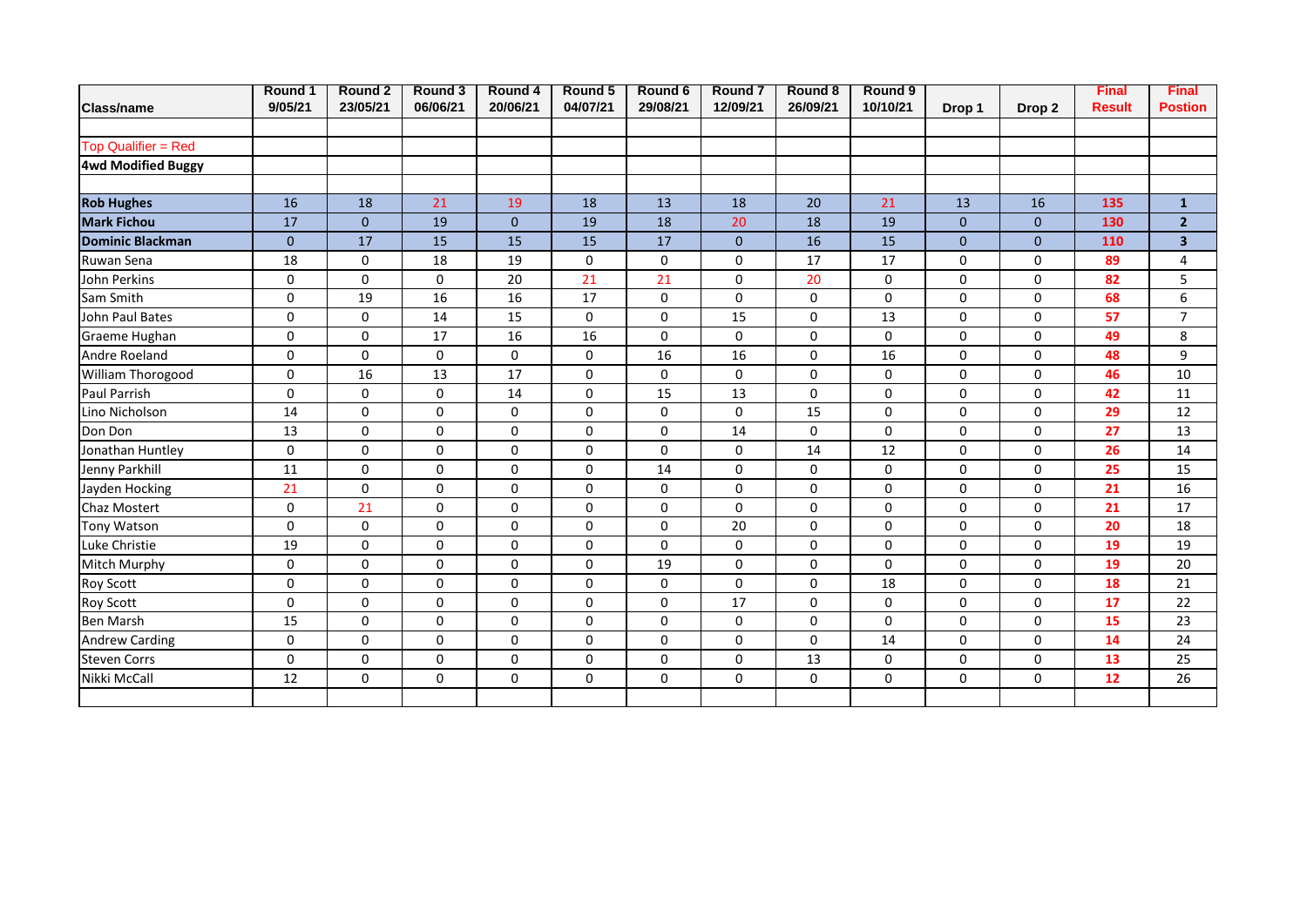| Class/name              | Round 1<br>9/05/21 | Round 2<br>23/05/21 | Round 3<br>06/06/21 | Round 4<br>20/06/21 | Round 5<br>04/07/21 | Round 6<br>29/08/21 | Round <sub>7</sub><br>12/09/21 | Round 8<br>26/09/21 | Round 9<br>10/10/21 | Drop 1      | Drop <sub>2</sub> | <b>Final</b><br><b>Result</b> | <b>Final</b><br><b>Postion</b> |
|-------------------------|--------------------|---------------------|---------------------|---------------------|---------------------|---------------------|--------------------------------|---------------------|---------------------|-------------|-------------------|-------------------------------|--------------------------------|
|                         |                    |                     |                     |                     |                     |                     |                                |                     |                     |             |                   |                               |                                |
| Top Qualifier = Red     |                    |                     |                     |                     |                     |                     |                                |                     |                     |             |                   |                               |                                |
| <b>4wd Stock Buggy</b>  |                    |                     |                     |                     |                     |                     |                                |                     |                     |             |                   |                               |                                |
|                         |                    |                     |                     |                     |                     |                     |                                |                     |                     |             |                   |                               |                                |
| <b>Rob Maycock</b>      | 20                 | 18                  | 20                  | 20                  | 20                  | 19                  | 19                             | 20                  | 21                  | 18          | 19                | 140                           | $\mathbf 1$                    |
| <b>Jordan Cosic</b>     | $\overline{17}$    | 19                  | $\overline{17}$     | 20                  | 16                  | 18                  | 16                             | 18                  | 19                  | 16          | 16                | 128                           | $\overline{2}$                 |
| <b>Jenson Spencer</b>   | 16                 | 17                  | 16                  | 18                  | 15                  | 17                  | 17                             | 17                  | 16                  | 15          | 16                | 118                           | $\overline{\mathbf{3}}$        |
| Simon Johnson           | 15                 | $\mathbf 0$         | 13                  | 17                  | 13                  | 0                   | 13                             | 13                  | 15                  | 0           | $\mathbf 0$       | 99                            | 4                              |
| Lachlan Pearson         | 0                  | $\overline{7}$      | 19                  | $\pmb{0}$           | 18                  | 0                   | 18                             | 0                   | 18                  | 0           | $\mathbf 0$       | 80                            | 5                              |
| <b>Gopal Pavlich</b>    | 20                 | 20                  | 19                  | $\pmb{0}$           | 18                  | 0                   | 0                              | 0                   | 0                   | 0           | $\mathbf 0$       | 77                            | 6                              |
| Shane Rowe              | $\mathsf 0$        | 9                   | 12                  | 16                  | 12                  | 0                   | 11                             | 0                   | 14                  | 0           | 0                 | 74                            | $\overline{7}$                 |
| Sallyanne Dudley        | $\pmb{0}$          | $\mathbf 0$         | $\pmb{0}$           | 13                  | 10                  | 13                  | 9                              | 12                  | 11                  | 0           | 0                 | 68                            | 8                              |
| Liam Stone              | $\mathsf 0$        | 16                  | 15                  | $\pmb{0}$           | $\mathsf{O}\xspace$ | $\pmb{0}$           | 14                             | 16                  | $\mathsf 0$         | 0           | 0                 | 61                            | 9                              |
| Graeme Newman           | $\mathsf 0$        | 14                  | $\pmb{0}$           | $\pmb{0}$           | $\mathsf{O}\xspace$ | 16                  | 15                             | 15                  | $\mathsf 0$         | $\mathbf 0$ | 0                 | 60                            | 10                             |
| Mitch Murphy            | 10                 | 15                  | 14                  | $\pmb{0}$           | 14                  | $\pmb{0}$           | $\mathsf 0$                    | 0                   | 0                   | 0           | 0                 | 53                            | 11                             |
| Christopher Sturdy      | 0                  | $\mathbf 0$         | $\pmb{0}$           | $\pmb{0}$           | $\mathsf{O}\xspace$ | 21                  | 21                             | $\pmb{0}$           | $\mathsf 0$         | 0           | 0                 | 42                            | 12                             |
| Dan Louis               | $\mathsf 0$        | $\mathbf 0$         | $\pmb{0}$           | 15                  | $\mathsf{O}\xspace$ | 15                  | 10                             | 0                   | $\mathsf 0$         | 0           | 0                 | 40                            | 13                             |
| Harry Lawrence          | $\pmb{0}$          | $\mathbf 0$         | $\mathsf 0$         | 19                  | 19                  | 0                   | $\pmb{0}$                      | 0                   | $\pmb{0}$           | $\mathbf 0$ | $\mathbf 0$       | 38                            | 14                             |
| <b>Grant Soerono</b>    | $\pmb{0}$          | 0                   | $\mathsf 0$         | $\pmb{0}$           | $\mathsf 0$         | $\pmb{0}$           | $\pmb{0}$                      | 14                  | 17                  | $\mathbf 0$ | $\mathbf 0$       | 31                            | 15                             |
| Graeme Hughan           | 13                 | 14                  | $\mathsf 0$         | $\pmb{0}$           | $\pmb{0}$           | $\pmb{0}$           | $\pmb{0}$                      | 0                   | $\pmb{0}$           | $\mathbf 0$ | $\mathbf 0$       | $\overline{27}$               | 16                             |
| Nathan Sowter           | $\mathsf 0$        | 13                  | $\mathsf 0$         | $\pmb{0}$           | $\mathsf{O}\xspace$ | 12                  | 0                              | $\pmb{0}$           | $\mathsf 0$         | 0           | 0                 | 25                            | 17                             |
| Peter Kozionas          | $\mathbf 0$        | 0                   | $\mathsf 0$         | 14                  | 11                  | 0                   | 0                              | 0                   | $\mathsf 0$         | 0           | 0                 | 25                            | 18                             |
| Sarah Kennedy           | 0                  | 0                   | 0                   | 0                   | 0                   | 14                  | 8                              | 0                   | $\mathsf 0$         | 0           | 0                 | 22                            | 19                             |
| Leonard Lai             | $\mathsf 0$        | 0                   | $\mathsf 0$         | $\pmb{0}$           | $\mathsf 0$         | $\pmb{0}$           | $\pmb{0}$                      | 20                  | $\pmb{0}$           | 0           | 0                 | 20                            | 20                             |
| Nick Harman             | 11                 | 8                   | $\mathsf 0$         | $\pmb{0}$           | $\pmb{0}$           | $\pmb{0}$           | $\pmb{0}$                      | 0                   | $\mathsf 0$         | 0           | 0                 | 19                            | 21                             |
| Jason Vallely           | 18                 | 0                   | $\mathsf 0$         | $\pmb{0}$           | $\pmb{0}$           | $\pmb{0}$           | $\pmb{0}$                      | 0                   | $\mathsf 0$         | $\Omega$    | 0                 | 18                            | 22                             |
| <b>Daniel Austin</b>    | 14                 | $\mathbf 0$         | $\mathbf 0$         | 0                   | $\mathbf 0$         | 0                   | $\mathbf 0$                    | 0                   | $\mathbf 0$         | 0           | 0                 | 14                            | 23                             |
| Dan Price               | $\mathbf 0$        | $\mathbf 0$         | $\mathbf 0$         | 0                   | $\mathbf 0$         | 0                   | $\mathbf 0$                    | 0                   | 13                  | 0           | 0                 | 13                            | 24                             |
| <b>Mal Pearson</b>      | 0                  | 12                  | $\mathbf 0$         | 0                   | 0                   | 0                   | $\mathbf 0$                    | 0                   | 0                   | 0           | 0                 | 12                            | 25                             |
| <b>Matthew Neate</b>    | 12                 | $\mathsf{o}$        | $\Omega$            | $\mathbf 0$         | $\pmb{0}$           | $\pmb{0}$           | $\Omega$                       | 0                   | $\Omega$            | $\Omega$    | $\Omega$          | $\overline{12}$               | $\overline{26}$                |
| Shaun Turner            | $\mathbf 0$        | $\mathbf 0$         | $\Omega$            | 0                   | $\mathbf 0$         | $\mathbf 0$         | 12                             | 0                   | 0                   | $\Omega$    | $\Omega$          | 12                            | 27                             |
| Jamie George            | $\mathbf 0$        | $\mathbf 0$         | $\Omega$            | 0                   | $\mathbf 0$         | $\mathbf 0$         | $\mathbf 0$                    | 0                   | 12                  | $\Omega$    | $\Omega$          | 12                            | 28                             |
| Geordie Ross-Conley     | 0                  | 11                  | $\mathbf 0$         | 0                   | 0                   | $\mathbf 0$         | $\mathbf 0$                    | 0                   | 0                   | $\Omega$    | $\Omega$          | 11                            | 29                             |
| John Kozionas           | 0                  | 10                  | $\mathbf 0$         | 0                   | 0                   | 0                   | $\mathbf 0$                    | 0                   | 0                   | $\Omega$    | 0                 | 10                            | 30                             |
| Mac Scarletpumpernickel | $\mathbf 0$        | $\mathbf 0$         | $\mathbf 0$         | 0                   | $\mathbf 0$         | 0                   | 0                              | 0                   | 0                   | $\Omega$    | 0                 | $\mathbf 0$                   | 31                             |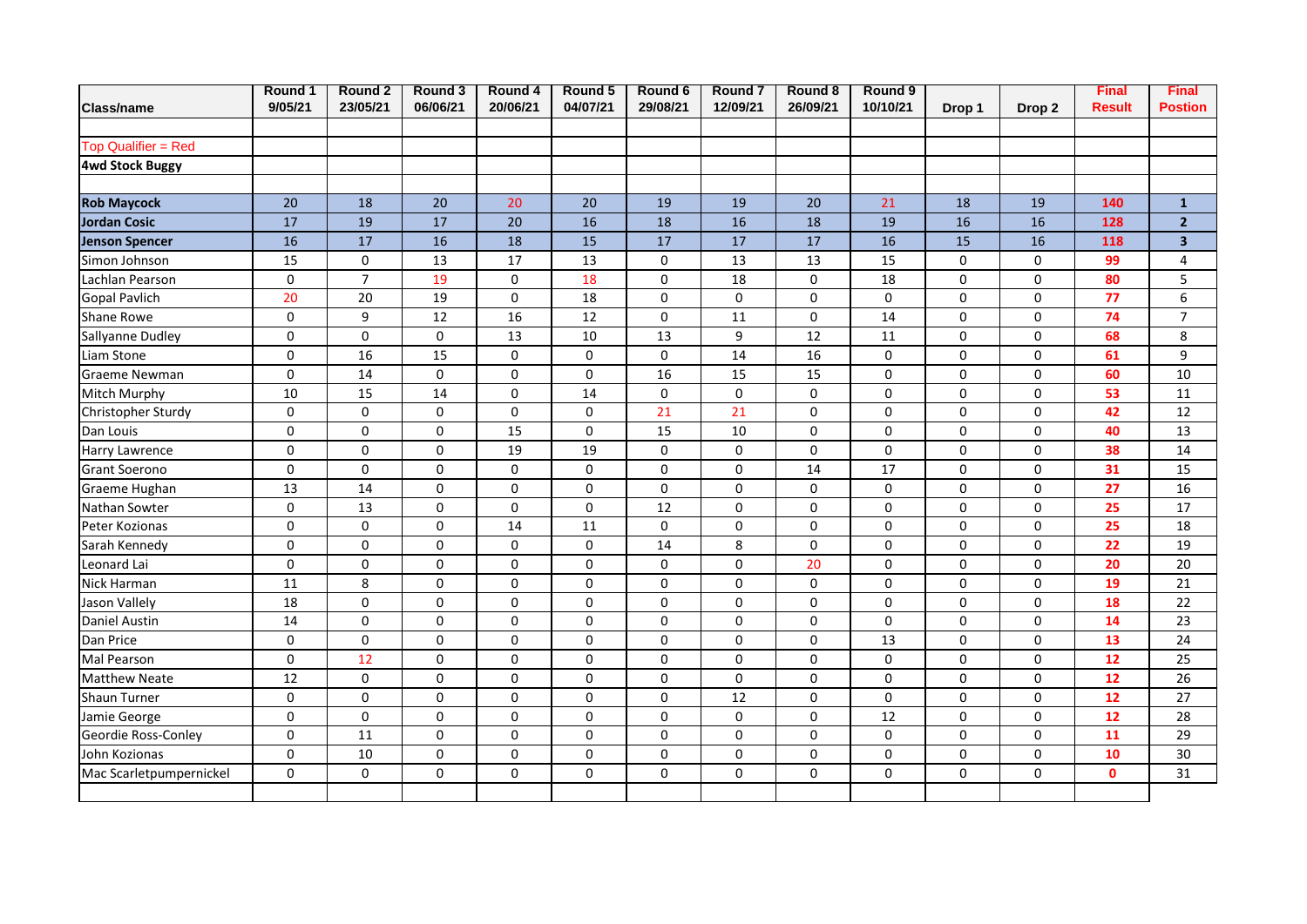|                          | Round 1      | Round 2        | Round 3        | Round 4     | Round 5     | Round 6     | Round <sub>7</sub> | Round 8      | Round 9        |              |                   | <b>Final</b>  | <b>Final</b>            |
|--------------------------|--------------|----------------|----------------|-------------|-------------|-------------|--------------------|--------------|----------------|--------------|-------------------|---------------|-------------------------|
| <b>Class/name</b>        | 9/05/21      | 23/05/21       | 06/06/21       | 20/06/21    | 04/07/21    | 29/08/21    | 12/09/21           | 26/09/21     | 10/10/21       | Drop 1       | Drop <sub>2</sub> | <b>Result</b> | <b>Postion</b>          |
| Top Qualifier = Red      |              |                |                |             |             |             |                    |              |                |              |                   |               |                         |
| <b>RWYB/Novice</b>       |              |                |                |             |             |             |                    |              |                |              |                   |               |                         |
| <b>William Johnson</b>   | 19           | $\mathbf{0}$   | 18             | 19          | 16          | 17          | 21                 | 19           | 20             | $\mathbf{0}$ | 16                | 133           | $\mathbf{1}$            |
| <b>Peter Kozionas</b>    | $\mathbf{0}$ | 20             | 10             | 16          | 21          | 21          | 18                 | $\mathbf{0}$ | 20             | $\Omega$     | $\Omega$          | 126           | 2 <sup>1</sup>          |
| <b>Robby Maycock</b>     | $\mathbf{0}$ | 14             | 11             | 15          | 15          | 14          | 19                 | 21           | 18             | $\mathbf{0}$ | 11                | 116           | $\overline{\mathbf{3}}$ |
| Arjuna Pavlich           | 21           | $\Omega$       | 21             | 20          | 19          | 19          | 0                  | $\mathbf 0$  | 0              | 0            | $\Omega$          | 100           | 4                       |
| Jaxson Stevens           | 15           | $\overline{7}$ | 5              | 10          | 11          | 11          | 13                 | 16           | 10             | 5            | $\overline{7}$    | 86            | 5                       |
| <b>Arton Smith</b>       | 0            | 20             | 19             | 18          | 17          | $\mathbf 0$ | 0                  | 0            | 6              | 0            | 0                 | 80            | 6                       |
| <b>Emmanual Kozionas</b> | 0            | 10             | 6              | 11          | 8           | 12          | 12                 | 0            | 11             | 0            | $\Omega$          | 70            | $\overline{7}$          |
| Paul Thorogood           | 0            | 17             | 16             | 18          | 18          | $\mathbf 0$ | 0                  | $\mathbf 0$  | 0              | 0            | $\Omega$          | 69            | 8                       |
| Max Smith                | 0            | 16             | 8              | 13          | 14          | 13          | 0                  | 0            | 0              | 0            | $\Omega$          | 64            | 9                       |
| <b>Mitchell Mccoll</b>   | 0            | $\Omega$       | 15             | 0           | $\mathbf 0$ | 0           | 14                 | 17           | 16             | 0            | $\Omega$          | 62            | 10                      |
| <b>Frazer Scott</b>      | 0            | 12             | $\overline{7}$ | $\mathbf 0$ | 13          | $\mathbf 0$ | 15                 | 0            | 12             | 0            | $\mathbf 0$       | 59            | 11                      |
| <b>Emily Turner</b>      | 0            | $\Omega$       | $\Omega$       | 12          | $\Omega$    | 16          | 17                 | 0            | 14             | 0            | $\Omega$          | 59            | 12                      |
| <b>Sidney Rowe</b>       | $\Omega$     | $\Omega$       | 4              | 9           | 10          | $\mathbf 0$ | 16                 | 0            | 13             | $\Omega$     | $\Omega$          | 52            | 13                      |
| Charlotte Mccoll         | 0            | 13             | 13             | 0           | $\mathbf 0$ | 15          | 0                  | 0            | 0              | 0            | 0                 | 41            | 14                      |
| Angus Rowe               | 0            | $\Omega$       | 2              | 8           | 9           | $\mathbf 0$ | 11                 | 0            | $\overline{7}$ | 0            | 0                 | 37            | 15                      |
| Sallyanne Dudley         | $\Omega$     | 15             | 14             | $\Omega$    | $\Omega$    | 0           | 0                  | 0            | 0              | $\Omega$     | $\Omega$          | 29            | 16                      |
| Olly Hedges              | 16           | 11             | 0              | $\mathbf 0$ | $\Omega$    | 0           | 0                  | 0            | 0              | 0            | 0                 | 27            | 17                      |
| Levi Lewis               | $\Omega$     | $\Omega$       | $\Omega$       | 14          | 12          | $\mathbf 0$ | 0                  | $\mathbf 0$  | 0              | 0            | $\Omega$          | 26            | 18                      |
| Davina Harman            | 14           | 9              | $\Omega$       | 0           | $\Omega$    | $\mathbf 0$ | $\Omega$           | $\mathbf 0$  | 0              | 0            | $\Omega$          | 23            | 19                      |
| Lino Nicholson           | 18           | $\mathbf{0}$   | 0              | $\mathbf 0$ | 0           | 0           | 0                  | 0            | 0              | 0            | 0                 | 18            | 20                      |
| <b>Paul Parrish</b>      | 0            | 18             | $\Omega$       | $\mathbf 0$ | $\Omega$    | $\mathbf 0$ | $\Omega$           | $\mathbf 0$  | 0              | 0            | $\Omega$          | 18            | 21                      |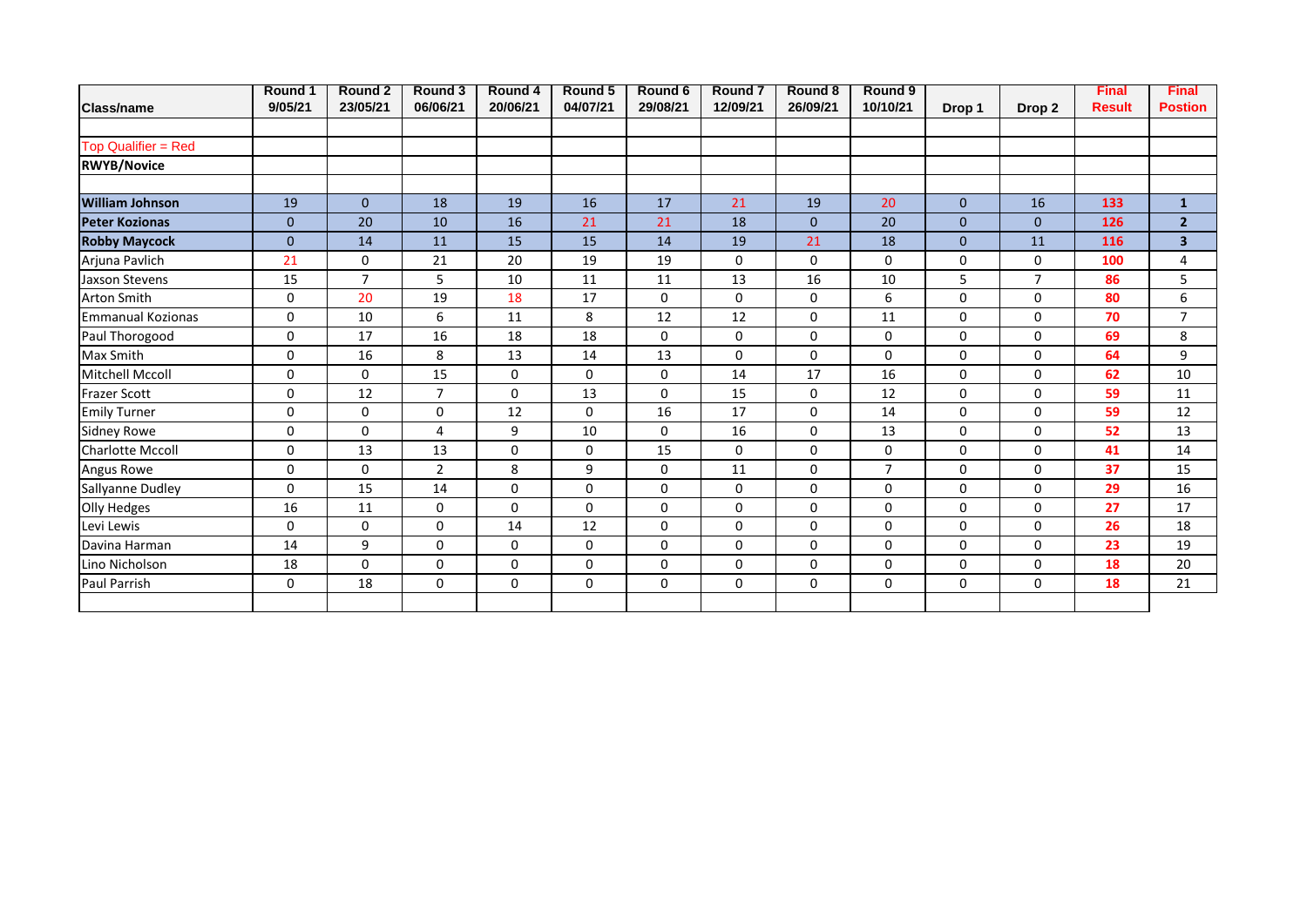|                            | Round 1     | Round 2     | Round 3      | Round 4        | Round 5     | Round 6             | Round <sub>7</sub> | Round 8  | Round 9  |             |                   | <b>Final</b>  | <b>Final</b>   |
|----------------------------|-------------|-------------|--------------|----------------|-------------|---------------------|--------------------|----------|----------|-------------|-------------------|---------------|----------------|
| <b>Class/name</b>          | 9/05/21     | 23/05/21    | 06/06/21     | 20/06/21       | 04/07/21    | 29/08/21            | 12/09/21           | 26/09/21 | 10/10/21 | Drop 1      | Drop <sub>2</sub> | <b>Result</b> | <b>Postion</b> |
|                            |             |             |              |                |             |                     |                    |          |          |             |                   |               |                |
| <b>Top Qualifier = Red</b> |             |             |              |                |             |                     |                    |          |          |             |                   |               |                |
| <b>RWYB/Novice - cont'</b> |             |             |              |                |             |                     |                    |          |          |             |                   |               |                |
| Liam Engel                 | $\mathbf 0$ | $\mathbf 0$ | $\mathbf 0$  | 0              | 0           | 18                  | 0                  | 0        | 0        | 0           | $\mathbf 0$       | 18            | 22             |
| Jayden Lee                 | 0           | $\mathbf 0$ | 0            | 0              | $\mathbf 0$ | 0                   | 0                  | 18       | 0        | 0           | 0                 | 18            | 23             |
| Sarah Kennedy              | 0           | $\mathbf 0$ | 0            | $\overline{7}$ | 10          | 0                   | 0                  | 0        | 0        | 0           | 0                 | 17            | 24             |
| Andre Roeland              | 0           | $\mathbf 0$ | 17           | 0              | 0           | 0                   | 0                  | 0        | 0        | 0           | 0                 | 17            | 25             |
| Nikki McCall               | 17          | 0           | 0            | $\mathbf 0$    | $\mathbf 0$ | 0                   | 0                  | 0        | 0        | 0           | $\mathbf 0$       | 17            | 26             |
| <b>Ethan Hull</b>          | 0           | $\mathbf 0$ | $\mathbf 0$  | $\mathbf 0$    | $\mathbf 0$ | 9                   | 0                  | 0        | 8        | 0           | $\mathbf 0$       | 17            | 27             |
| Azumi George               | 0           | $\Omega$    | 0            | $\mathbf 0$    | $\mathbf 0$ | 0                   | 0                  | 0        | 17       | 0           | 0                 | 17            | 28             |
| <b>Ben Greaves</b>         | $\mathbf 0$ | $\mathbf 0$ | 0            | 0              | $\mathbf 0$ | 0                   | 0                  | 15       | 0        | 0           | 0                 | 15            | 29             |
| <b>Daniel Daverell</b>     | 0           | $\mathbf 0$ | $\Omega$     | $\mathbf 0$    | $\mathbf 0$ | 0                   | 0                  | 0        | 15       | 0           | $\mathbf 0$       | 15            | 30             |
| Sass Condon                | 0           | $\Omega$    | 12           | 0              | $\mathbf 0$ | 0                   | 0                  | 0        | 0        | 0           | $\mathbf 0$       | 12            | 31             |
| Ryan Turesson              | 0           | 0           | $\mathbf 0$  | $\mathbf 0$    | $\mathbf 0$ | 10                  | 0                  | 0        | 0        | 0           | $\mathbf 0$       | 10            | 32             |
| Jack Rynkeiwicz            | $\mathsf 0$ | $\mathbf 0$ | 9            | $\mathbf 0$    | $\mathbf 0$ | 0                   | 0                  | 0        | 0        | $\mathbf 0$ | $\mathbf 0$       | 9             | 33             |
| Arie Huntley               | 0           | $\Omega$    | 0            | $\mathbf 0$    | 9           | 0                   | 0                  | 0        | 0        | 0           | $\Omega$          | 9             | 34             |
| Emi Price                  | $\mathsf 0$ | $\mathbf 0$ | $\mathbf 0$  | $\pmb{0}$      | $\mathbf 0$ | $\mathsf{O}\xspace$ | 0                  | 0        | 9        | 0           | $\mathbf 0$       | 9             | 35             |
| Harry Harman               | 0           | 8           | $\mathbf 0$  | $\pmb{0}$      | 0           | 0                   | 0                  | 0        | 0        | 0           | 0                 | 8             | 36             |
| Kauai Condon               | 0           | $\mathbf 0$ | $\mathbf{3}$ | 0              | $\mathbf 0$ | $\mathsf{O}\xspace$ | 0                  | 0        | 0        | 0           | $\mathbf 0$       | 3             | 37             |
| Dakota Bates               | 0           | 0           | $\mathbf 0$  | $\mathbf 0$    | $\mathbf 0$ | 0                   | 0                  | 0        | 0        | 0           | 0                 | $\mathbf{0}$  | 38             |
| Terry Rynkeiwicz           | 0           | 0           | $\mathbf 0$  | 0              | $\mathbf 0$ | 0                   | 0                  | 0        | 0        | 0           | 0                 | $\mathbf{0}$  | 39             |
|                            |             |             |              |                |             |                     |                    |          |          |             |                   |               |                |